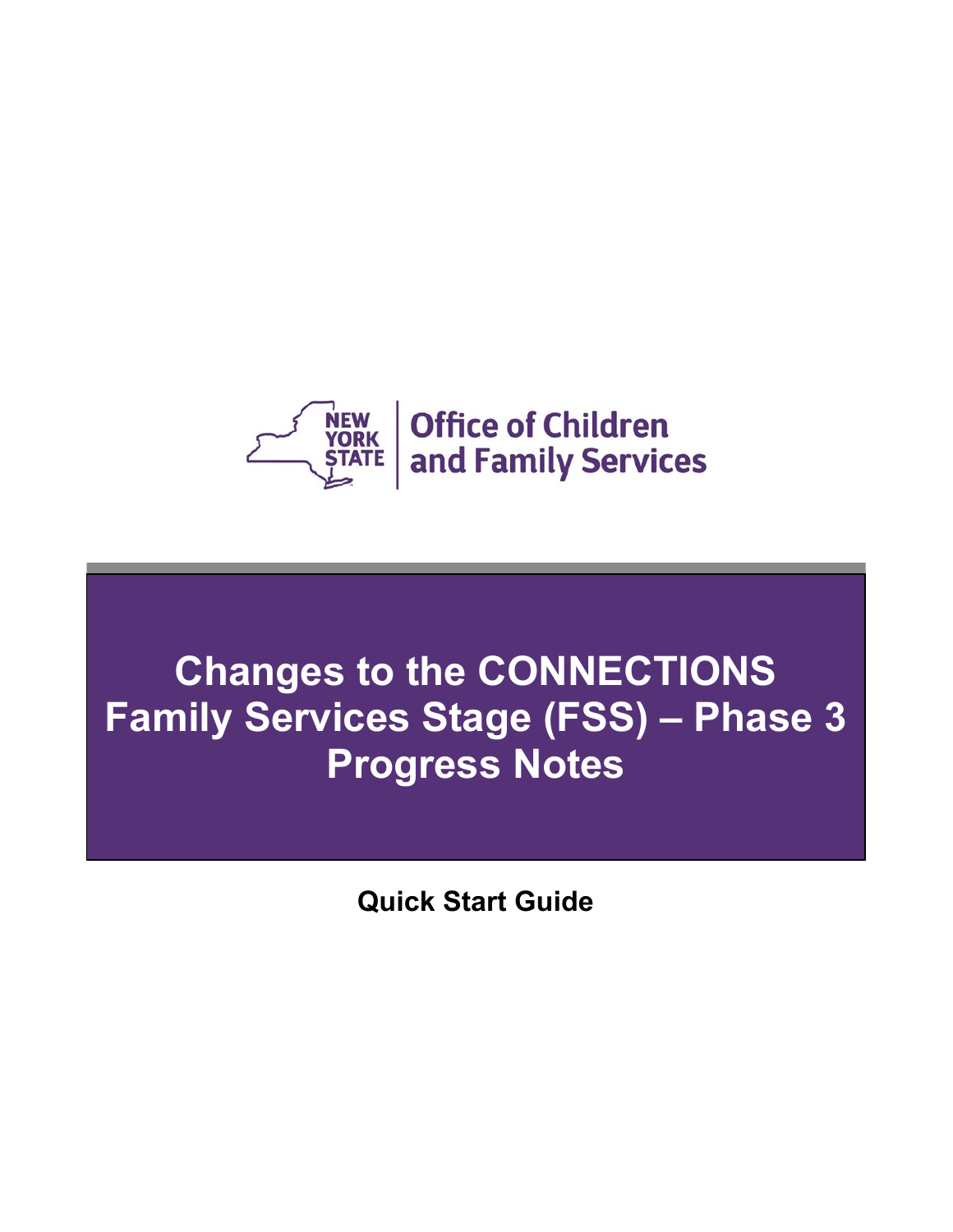# **Changes to the CONNECTIONS Family Services Stage (FSS) - Phase 3 Progress Notes**

### **Introduction**

This guide is intended for workers who are familiar with the CONNECTIONS Family Services Stage (FSS) and whose responsibilities include preparing progress notes in CONNECTIONS. It summarizes changes to the *Progress Notes* window as part of the modernization of the FSS. Please note that any visible identifying data in this document is fictitious and used for training purposes only.

### **The Family Services Stage Modernization**

Modernization of the FSS is occurring in several phases. The implementation of Phase 1 in May 2015 replaced the tabbed *Family Services Stage* window with separate windows accessed via the NAVIGATION PANE. Phase 1 also included replacement of the **Stage Composition** tab with the *Person List* window, modernization of the Bridges to Health (B2H) windows and various supporting windows and introduced the new *FSS Stage Summary*.

In June, 2015, Phase 2 of the FSS Modernization was implemented, which included the modernization of the *Education* window within the FSS, as well as the **Individualized Education Plan Detail** (IEP) link.

Upon implementation of Phase 3, FSS stages will contain a *Progress Notes* window that is very similar to that in other stages in CONNECTIONS, such as the CPS Investigation (INV) stage. For FSS stages on your workload, you will use the **Progress Notes** link in the NAVIGATION PANE of the *Workload* window to access the Progress Notes component. Staff using the Progress Notes Specialty path will continue to access the *Progress Notes* window as they do now.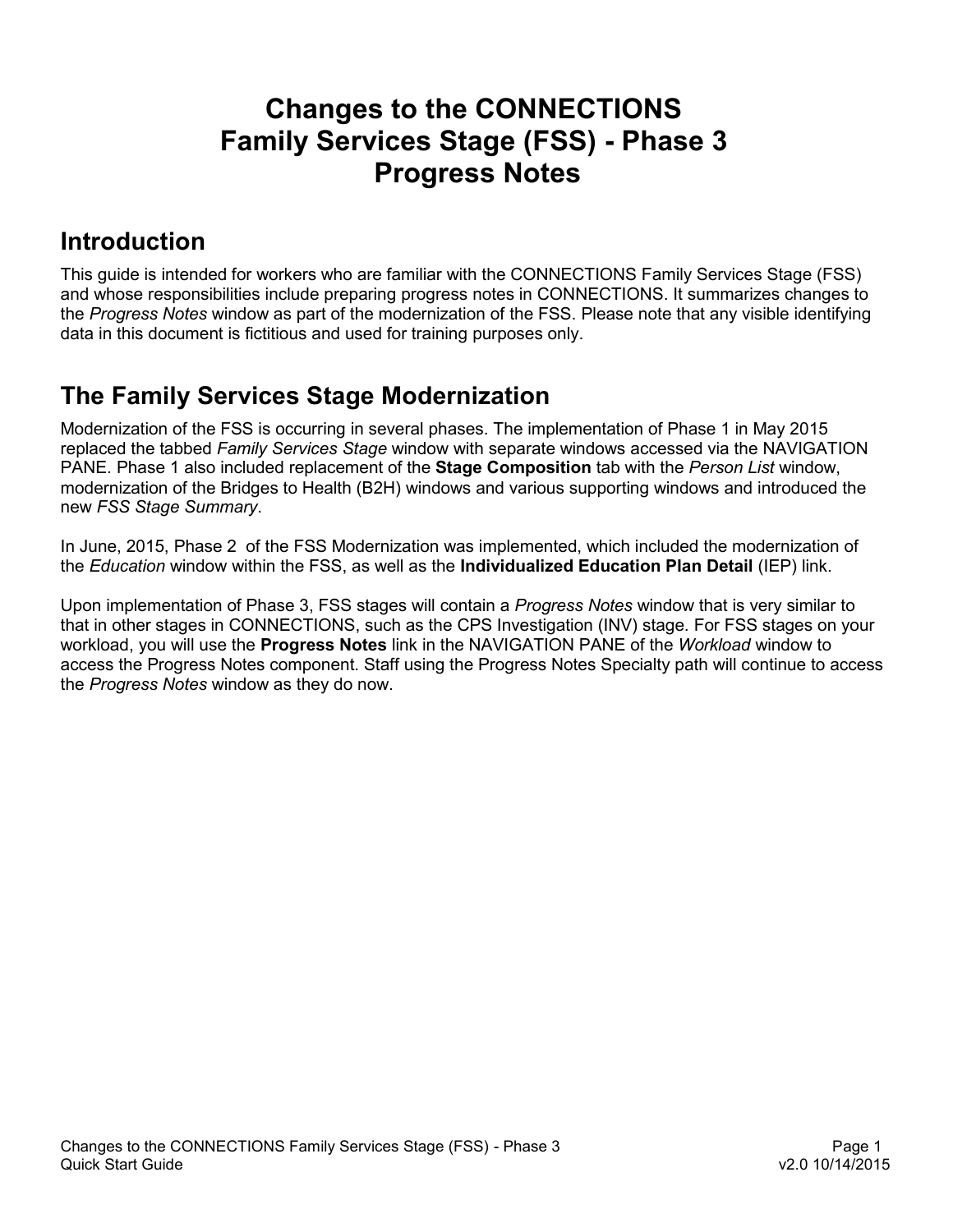## **The Progress Notes Window**

The Search and List grids, as well as the Detail section will be contained on one window. Highlighted below are the main features of the window.

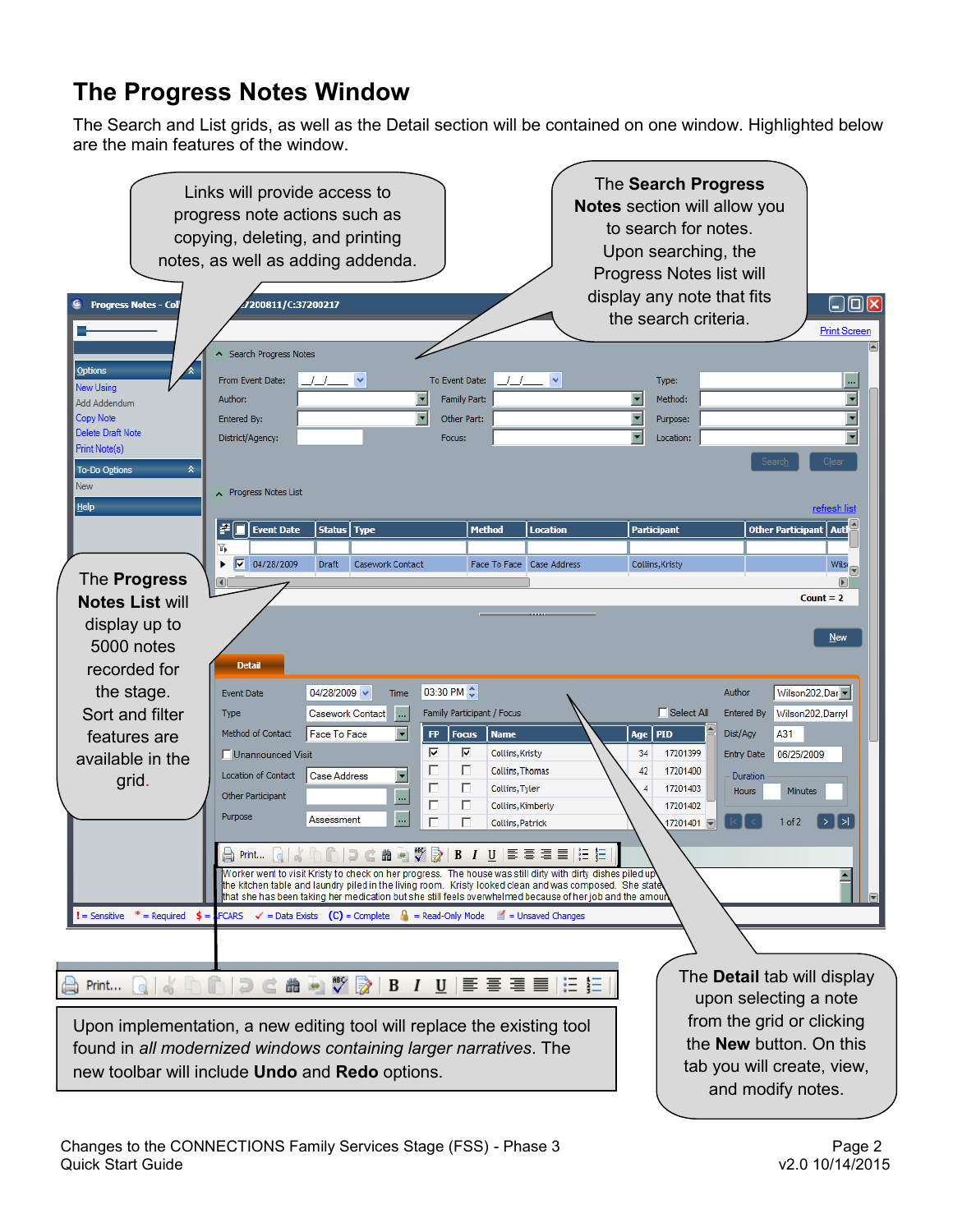### **Printing Progress Notes:**

When the modernized *Progress Notes* window is implemented, clicking on the **Print Note(s)** link will create one or more printable reports, each containing up to 250 progress notes.



Printed Progress Notes, like other reports, will be accessed through the **Reports** tab.

| <b>WORKLOAD &amp; TO-DOS</b><br><b>HOME</b> | <b>REPORTS</b> | <b>WINDOWS MANAGER</b> |
|---------------------------------------------|----------------|------------------------|
|---------------------------------------------|----------------|------------------------|

*When selecting a large number of progress notes, you may need to wait for the reports to load. It may be necessary to click on the refresh list link in the upper right corner of the Reports window in order for the status to change from Pend (pending) to Done. As now, you can filter or sort progress notes in the Progress Notes window to display only those notes you wish to print.* 



### **Copying Progress Notes between Stages**

The Copy Note feature will continue to be available for you to copy progress notes between stages. **Stages must be in the same case**. The *Copy Note* window will be modernized to look and function similarly to other modernized windows.

#### *Copying a Progress Note*

- **1** On the *Progress Notes* window, select the note you wish to copy.
- 2 Click the **Copy Note** link in the **NAVIGATION PANE**.

*The Copy Note window displays with a list of available stages.* 

- 3 Select the checkbox of the stage to which you wish to copy the note.
- 4 Click the **Save & Close** or **Save** button. *The note is copied to the selected*



| <b>Copying is</b><br><b>Permitted</b> |            |            | <b>Copying is</b><br><b>NOT Permitted</b> |  |
|---------------------------------------|------------|------------|-------------------------------------------|--|
| From:                                 | To:        | From:      | To:                                       |  |
| <b>INV</b>                            | <b>INV</b> | NV         | <b>FSS</b>                                |  |
| <b>INV</b>                            | <b>FAR</b> | <b>FAR</b> | <b>FSS</b>                                |  |
| <b>FAR</b>                            | <b>FAR</b> | <b>FAR</b> | <b>INV</b>                                |  |
| <b>FSS</b>                            | <b>INV</b> |            |                                           |  |
| <b>FSS</b>                            | <b>FAR</b> |            |                                           |  |